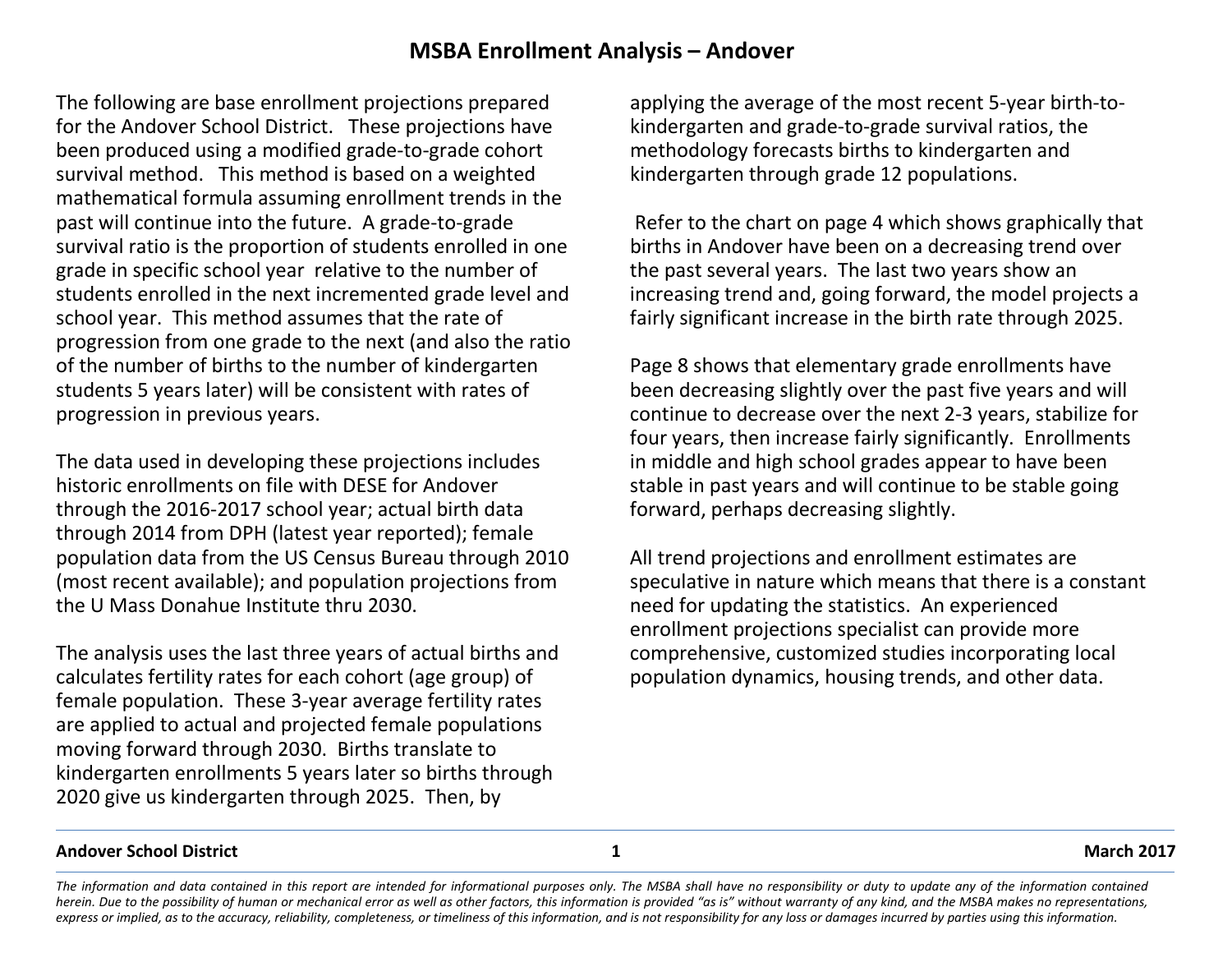**Historic Enrollment Data (DESE)**

| <b>YEAR</b> | <b>PK</b> | Κ   | 1   | $\overline{2}$ | 3   | 4   | 5   | 6   | $\overline{7}$ | 8   | 9   | 10  | 11  | 12  | $K-12$ | $K-5$ | $6 - 8$ | $9 - 12$ |
|-------------|-----------|-----|-----|----------------|-----|-----|-----|-----|----------------|-----|-----|-----|-----|-----|--------|-------|---------|----------|
| 1993-94     | 27        | 418 | 430 | 449            | 460 | 455 | 442 | 419 | 397            | 384 | 328 | 355 | 290 | 279 | 5,106  | 2,654 | ,200    | 1,252    |
| 1994-95     | 31        | 419 | 464 | 445            | 462 | 463 | 468 | 445 | 425            | 398 | 329 | 319 | 332 | 278 | 5,247  | 2,721 | .268    | 1,258    |
| 1995-96     | 41        | 428 | 460 | 488            | 466 | 473 | 727 | 442 | 416            | 212 | 347 | 320 | 312 | 320 | 5,411  | 3,042 | 1,070   | 1,299    |
| 1996-97     | 31        | 425 | 473 | 462            | 486 | 463 | 478 | 468 | 458            | 434 | 368 | 338 | 312 | 292 | 5,457  | 2,787 | .360    | 1,310    |
| 1997-98     | 39        | 387 | 458 | 478            | 481 | 501 | 469 | 469 | 473            | 461 | 388 | 359 | 339 | 311 | 5,574  | 2,774 | .403    | 1,397    |
| 1998-99     | 36        | 413 | 446 | 475            | 482 | 504 | 503 | 460 | 469            | 466 | 414 | 385 | 350 | 331 | 5,698  | 2,823 | ,395    | 1,480    |
| 1999-00     | 27        | 397 | 460 | 460            | 482 | 487 | 503 | 501 | 471            | 461 | 419 | 407 | 389 | 344 | 5,781  | 2,789 | 1,433   | 1,559    |
| 2000-01     | 32        | 425 | 422 | 476            | 463 | 486 | 504 | 495 | 504            | 472 | 445 | 395 | 405 | 381 | 5,873  | 2,776 | 1,471   | 1,626    |
| 2001-02     | 35        | 383 | 458 | 427            | 478 | 468 | 482 | 497 | 514            | 497 | 421 | 407 | 383 | 397 | 5,812  | 2,696 | 1,508   | 1,608    |
| 2002-03     | 39        | 415 | 435 | 470            | 446 | 489 | 477 | 478 | 507            | 512 | 472 | 386 | 408 | 381 | 5,876  | 2,732 | 1,497   | 1,647    |
| 2003-04     | 62        | 409 | 425 | 438            | 482 | 461 | 493 | 476 | 478            | 503 | 468 | 464 | 375 | 405 | 5,877  | 2,708 | 1,457   | 1,712    |
| 2004-05     | 71        | 441 | 436 | 442            | 448 | 480 | 468 | 481 | 478            | 483 | 470 | 444 | 456 | 358 | 5,885  | 2,715 | 1,442   | 1,728    |
| 2005-06     | 54        | 407 | 475 | 452            | 455 | 467 | 494 | 465 | 484            | 484 | 423 | 469 | 445 | 441 | 5,961  | 2,750 | 1,433   | 1,778    |
| 2006-07     | 71        | 403 | 423 | 488            | 469 | 474 | 466 | 499 | 469            | 490 | 452 | 410 | 456 | 427 | 5,926  | 2,723 | 1,458   | 1,745    |
| 2007-08     | 84        | 418 | 453 | 455            | 502 | 485 | 487 | 476 | 519            | 476 | 454 | 446 | 402 | 432 | 6,005  | 2,800 | 1,471   | 1,734    |
| 2008-09     | 75        | 448 | 447 | 456            | 467 | 507 | 493 | 491 | 494            | 526 | 450 | 443 | 436 | 390 | 6,048  | 2,818 | 1,511   | 1,719    |
| 2009-10     | 78        | 397 | 464 | 474            | 486 | 469 | 515 | 497 | 492            | 492 | 490 | 441 | 442 | 426 | 6,085  | 2,805 | 1,481   | 1,799    |
| 2010-11     | 66        | 435 | 426 | 478            | 497 | 493 | 472 | 520 | 507            | 482 | 460 | 470 | 440 | 432 | 6,112  | 2,801 | 1,509   | 1,802    |
| 2011-12     | 70        | 391 | 467 | 453            | 512 | 507 | 507 | 471 | 523            | 514 | 448 | 450 | 462 | 424 | 6,129  | 2,837 | 1,508   | 1,784    |
| 2012-13     | 73        | 370 | 441 | 503            | 469 | 528 | 512 | 514 | 479            | 537 | 466 | 433 | 440 | 453 | 6,145  | 2,823 | 1,530   | 1,792    |
| 2013-14     | 65        | 355 | 410 | 452            | 515 | 477 | 528 | 509 | 522            | 478 | 488 | 444 | 430 | 429 | 6,037  | 2,737 | ,509    | 1,791    |
| 2014-15     | 63        | 375 | 387 | 444            | 479 | 519 | 489 | 530 | 508            | 522 | 420 | 477 | 432 | 415 | 5,997  | 2,693 | .560    | 1,744    |
| 2015-16     | 68        | 380 | 406 | 428            | 461 | 497 | 526 | 477 | 532            | 503 | 471 | 413 | 469 | 429 | 5,992  | 2,698 | .512    | 1,782    |
| 2016-17     | 73        | 355 | 425 | 412            | 449 | 472 | 505 | 506 | 483            | 523 | 446 | 459 | 421 | 462 | 5,918  | 2.618 | .512    | 1,788    |

#### **Andover School District 2 March 2017**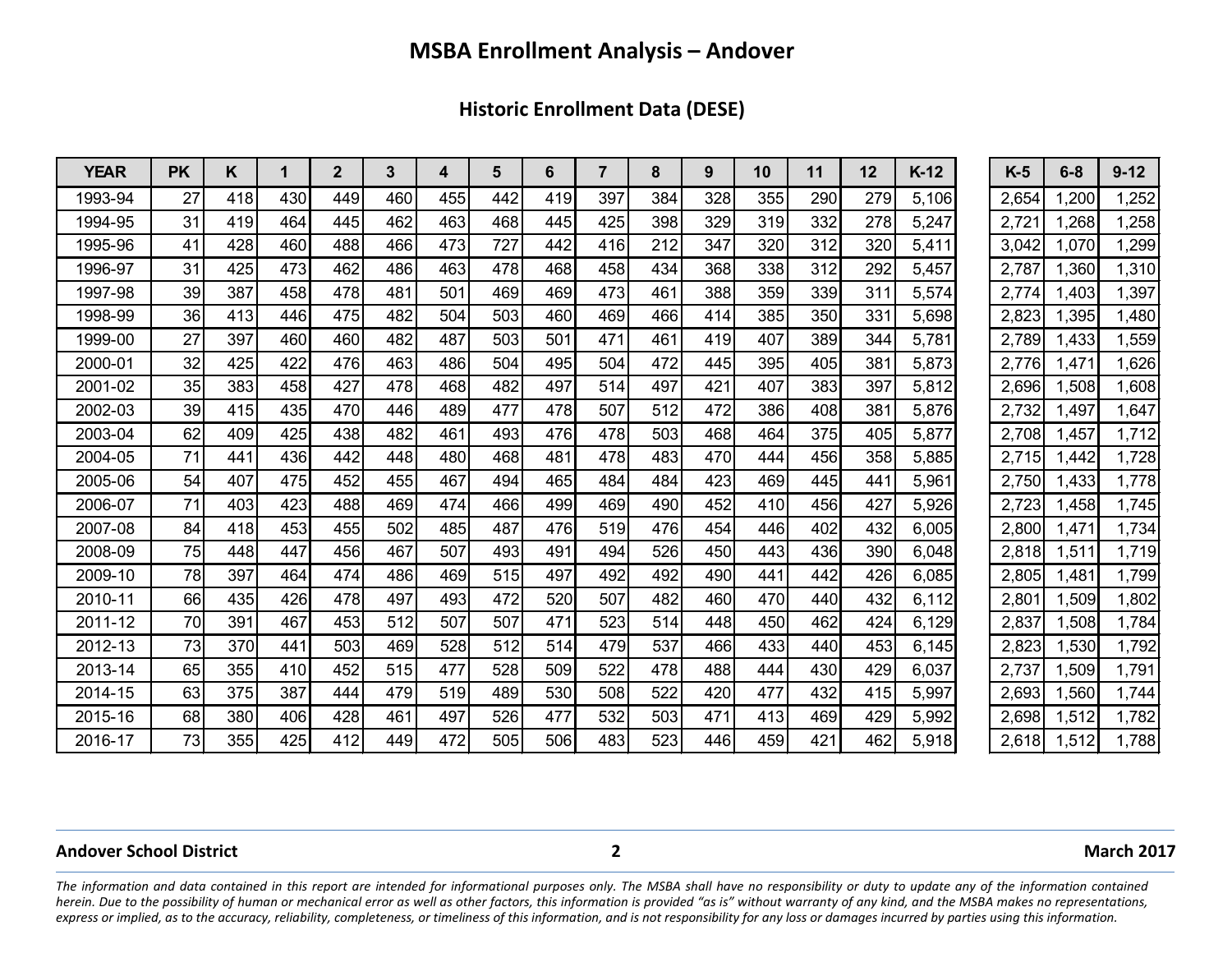# **MSBA Enrollment Analysis – Andover**

### **Historic Birth Data (MA Department of Public Health)**

| Maternal Age        | 1989 | 1990 | 1991             | 1992 | 1993 | 1994 | 1995 | 1996 | 1997            | 1998 | 1999 | 2000             | 2001 | 2002            | 2003            | 2004 | 2005 | 2006 | 2007 | 2008 | 2009 | 2010 | 2011      | 2012 | 2013      | 2014             |
|---------------------|------|------|------------------|------|------|------|------|------|-----------------|------|------|------------------|------|-----------------|-----------------|------|------|------|------|------|------|------|-----------|------|-----------|------------------|
| 10-14 Yrs           |      |      |                  |      |      |      |      |      |                 |      |      |                  |      |                 |                 |      |      |      |      |      |      |      |           |      |           |                  |
| 15-19 Yrs           |      |      |                  |      |      |      |      |      |                 |      |      |                  |      |                 |                 |      |      |      |      |      |      |      |           |      |           |                  |
| 20-24 Yrs           | 231  |      |                  | 23   |      |      |      | 12I  |                 |      |      |                  |      |                 |                 |      |      |      |      |      |      |      |           |      |           |                  |
| 25-29 Yrs           | 89   | 821  | 62               | 98   | 62   | 64.  | 76 I | 731  | 52 <sub>l</sub> | 54   | 55   |                  |      | 44              | 31 <sub>1</sub> | 33   | 37   | 421  | 50   | 34   | 44   | 34   | 45        | 331  | <b>28</b> | 35 <sub>l</sub>  |
| 30-34 Yrs           | 154  | 155  | 135 <sub>1</sub> | 156  | 155  | 167  | 157  | 160  | 169             | 161  | 151  | 138              | 149  | 1451            | 146l            | 142  | 119  | -99  | 133  | 103  | 106  | 80   | 98        | 107  | 111       | 110 <sub>1</sub> |
| 35-39 Yrs           | 73.  |      | 64               | 781  | 81   |      | 941  | 107  | 991             | -991 | 117  | 115 <sub>1</sub> | -981 | 121.            | 82              | 101  | 96   | 861  | 101  | 961  | 931  | 84   | 62        | 65   | 79        | 96               |
| 40-44 Yrs           | 161  |      |                  |      |      |      | 231  | 121  | 17I             | 25   | 21   | 31 <sub>1</sub>  | 191  | 27 <sub>1</sub> | 18              | 17   | 26   | 281  | 19   | 16   | 131  | 13   | <b>20</b> | 18I  | 18        | 20               |
| <b>Total Births</b> | 360  | 358  | 301              | 372  | 326I | 347  | 366  | 368  | 350             | 352  | 354  | 338              | 318  | 349             | 293             | 310  | 292  | 269  | 326  | 262  | 273  | 230  | 231       | 228  | 249       | 268              |

### **Female Population Data**

|                      |        | <b>US Census Data</b> |        |        | <b>U Mass Donohue Institute</b> | 2011-2013 Avg |        |                       |
|----------------------|--------|-----------------------|--------|--------|---------------------------------|---------------|--------|-----------------------|
| <b>Maternal Age</b>  | 1990   | 2000                  | 2010   | 2015   | 2020                            | 2025          | 2030   | <b>Fertility Rate</b> |
| 10-14 Yrs            | 987    | 1,298                 | 1,343  | 1,328  | 1,141                           | 1,041         | 1,348  | $0.00\%$              |
| 15-19 Yrs            | 1.057  | 1.000                 | 1,171  | 1,069  | 1,070                           | 925           | 853    | $0.00\%$              |
| 20-24 Yrs            | 867    | 434                   | 847    | 835    | 792                             | 810           | 705    | 0.56%                 |
| 25-29 Yrs            | 846    | 570                   | 533    | 878    | 857                             | 820           | 847    | 4.40%                 |
| 30-34 Yrs            | 1,142  | 943                   | 680    | 771    | 1.247                           | 1,195         | 1,143  | 15.10%                |
| 35-39 Yrs            | 1,378  | 1,430                 | 1,088  | 909    | 1.014                           | 1,615         | 1,537  | 8.34%                 |
| 40-44 Yrs            | 1.561  | 1.641                 | 1.362  | 1.137  | 979                             | 1.075         | 1,698  | 1.55%                 |
| <b>Total Females</b> | 15,106 | 16,197                | 17,180 | 17,344 | 17,872                          | 18,752        | 19,738 | 1.44%                 |

### **Birth Projections**

| <b>Maternal Age</b> | 2015            | 2016            | 2017            | 2018 | 2019            | 2020            | 2021 | 2022 | 2023             | 2024             | 2025            | 2026            | 2027            | 2028             | 2029 | 2030         |
|---------------------|-----------------|-----------------|-----------------|------|-----------------|-----------------|------|------|------------------|------------------|-----------------|-----------------|-----------------|------------------|------|--------------|
| 10-14 Yrs           |                 |                 |                 |      | 01              |                 |      |      |                  |                  |                 |                 |                 |                  |      | <sup>0</sup> |
| 15-19 Yrs           |                 | 01              |                 |      | 01              |                 |      |      |                  |                  |                 |                 |                 |                  |      | $\Omega$     |
| 20-24 Yrs           |                 | 51              |                 |      | 4               |                 |      |      |                  |                  |                 |                 |                 |                  |      |              |
| 25-29 Yrs           | 39 <sup>1</sup> | 38 <sup>l</sup> | 38 <sub>1</sub> | 38 l | 38 <sup>1</sup> | 38              | 37   | 37   | 37               | 36 <sup>1</sup>  | 36 <sub>l</sub> | 36              | 37              | 37               | 37   | 37           |
| 30-34 Yrs           | 116             | 131.            | 145             | 160  | 174             | 188             | 187  | 185  | 184 <sub>1</sub> | 182 <sub>1</sub> | 180             | 179             | 177             | 176              | 174  | 173          |
| 35-39 Yrs           | 76              | 781             | 79              | 81   | 83              | 85              | 95   | 105  | 115              | 125              | 135             | 133             | 132             | 131 <sub>1</sub> | 129  | 128          |
| 40-44 Yrs           | 18 <sub>1</sub> | 171             | 17              | 16   | 16              | 15 <sub>l</sub> | 15   | 16   | 16 <sub>1</sub>  | 16 <sub>1</sub>  |                 | 19 <sup>1</sup> | 20              | 22               | 24   | 26           |
| Totals              | 253             | 269             | 284             | 299  | 315             | 330             | 339  | 347  | 355              | 364              | 372             | 372             | 37 <sup>′</sup> | 370              | 369  | 368          |

#### **Andover School District 3 March 2017**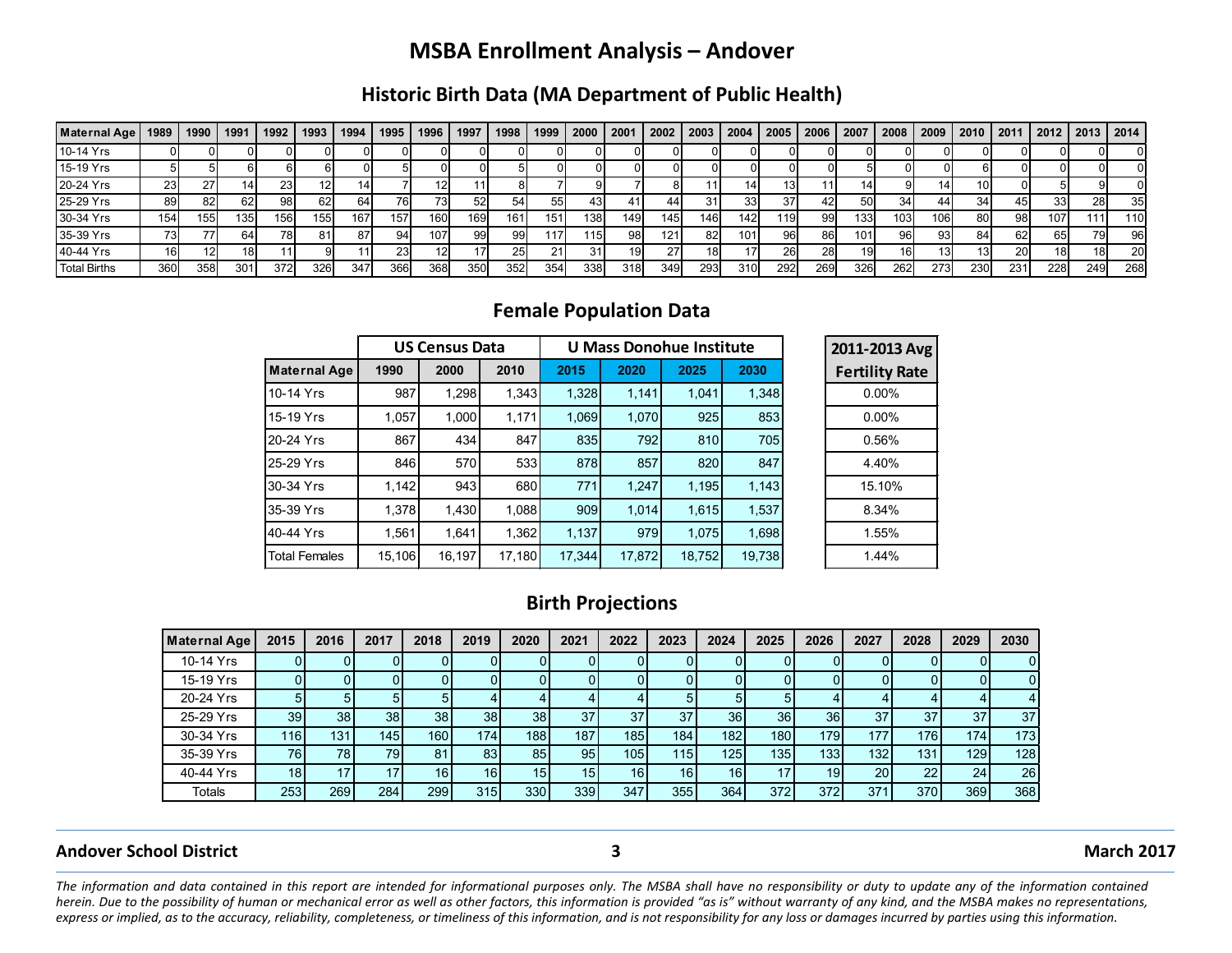



### **Andover School District 4 March 2017**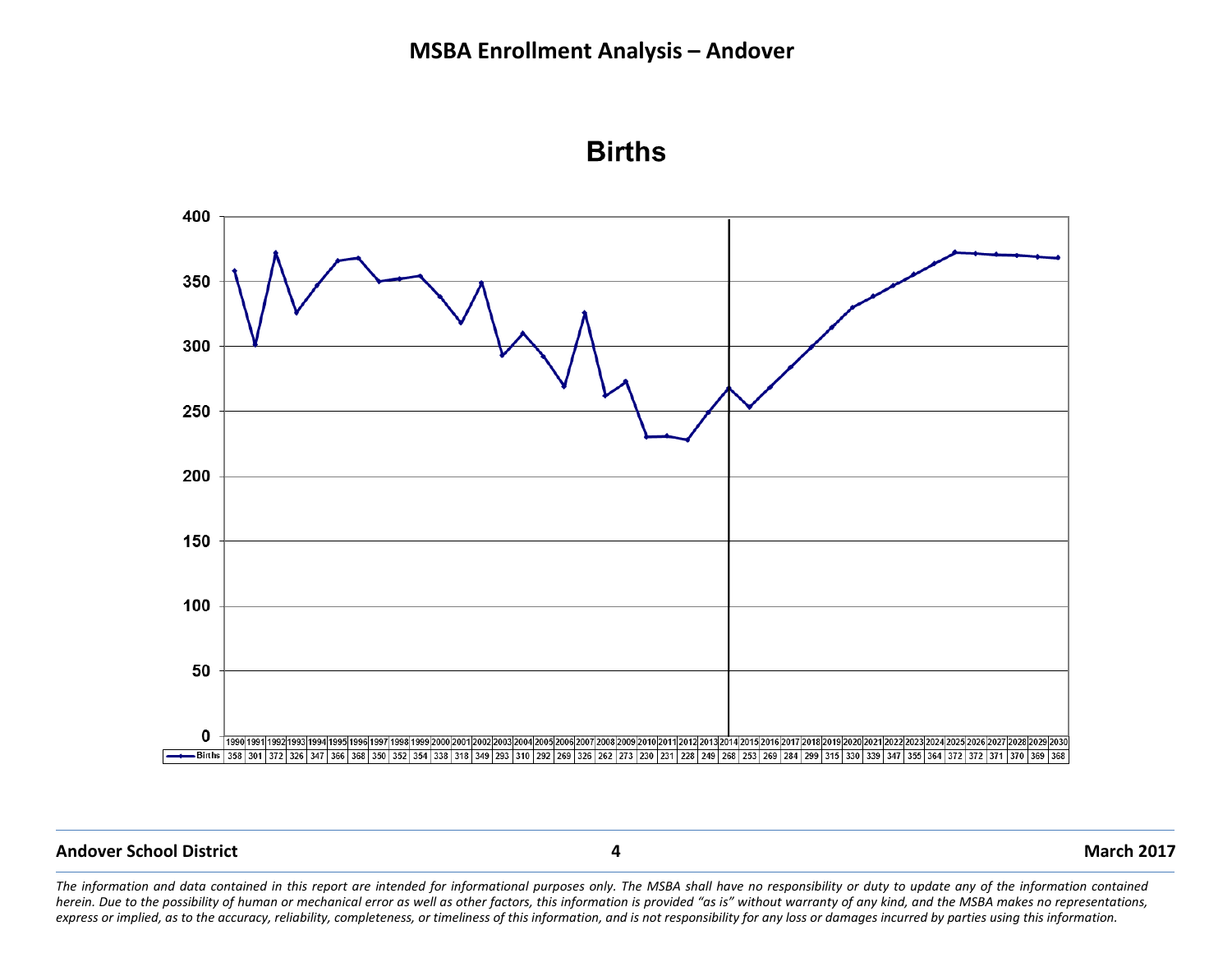# **Grade-to-Grade Ratios - 5 Yr Average**



#### **Andover School District 5 March 2017**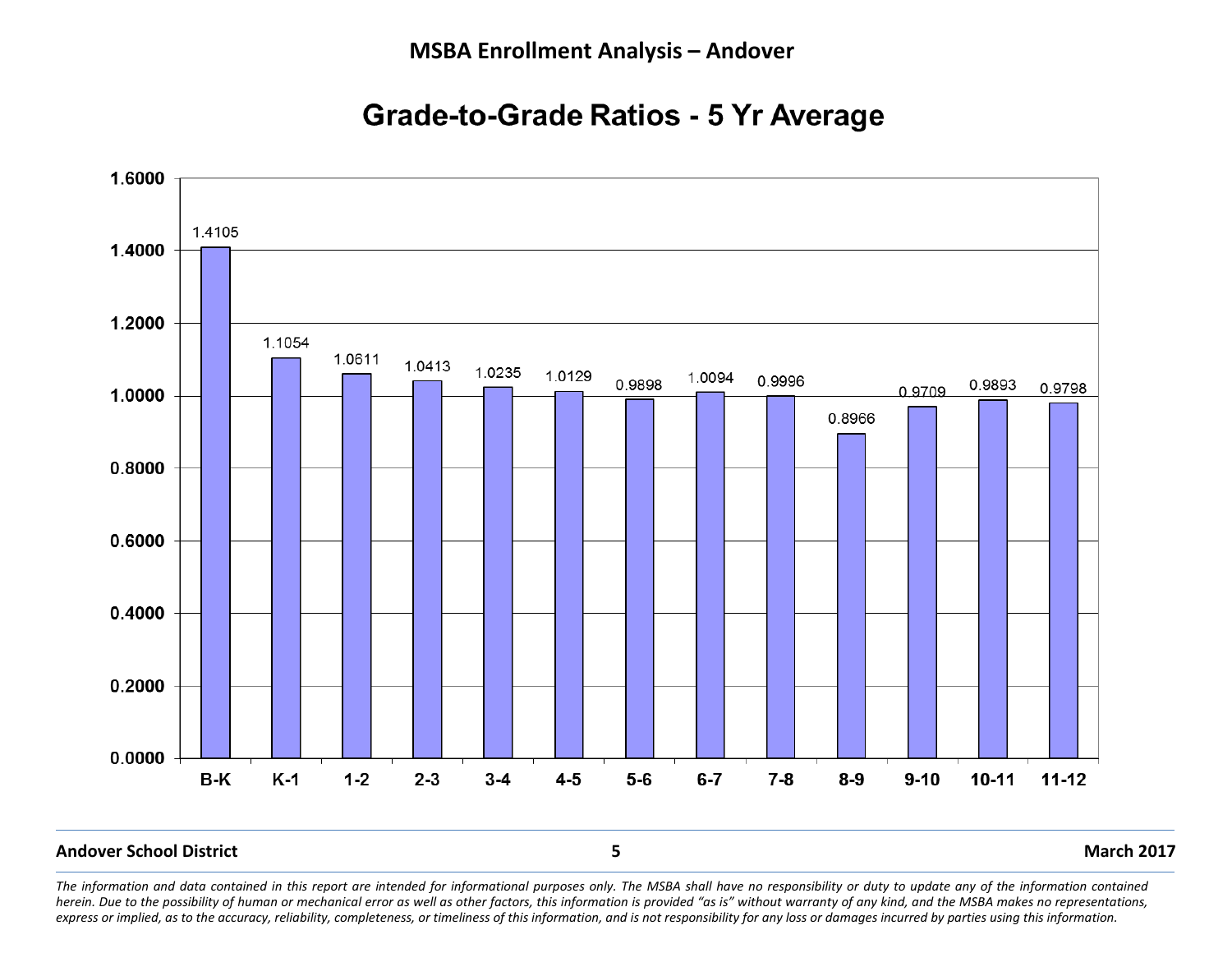## **MSBA Enrollment Analysis – Andover**

### **Base Enrollment Projections**

| <b>YEAR</b> | ĸ   | $\mathbf{1}$ | $\overline{2}$ | 3   | $\overline{\mathbf{4}}$ | 5   | 6   | $\overline{7}$ | 8   | 9   | 10  | 11  | 12  | <b>TOTAL</b> | $K-5$ | $6 - 8$ | $9 - 12$ |
|-------------|-----|--------------|----------------|-----|-------------------------|-----|-----|----------------|-----|-----|-----|-----|-----|--------------|-------|---------|----------|
| 1993        | 418 | 430          | 449            | 460 | 455                     | 442 | 419 | 397            | 384 | 328 | 355 | 290 | 279 | 5,106        | 2,654 | 1,200   | 1,252    |
| 1994        | 419 | 464          | 445            | 462 | 463                     | 468 | 445 | 425            | 398 | 329 | 319 | 332 | 278 | 5,247        | 2,721 | 1,268   | 1,258    |
| 1995        | 428 | 460          | 488            | 466 | 473                     | 727 | 442 | 416            | 212 | 347 | 320 | 312 | 320 | 5,411        | 3,042 | 1,070   | 1,299    |
| 1996        | 425 | 473          | 462            | 486 | 463                     | 478 | 468 | 458            | 434 | 368 | 338 | 312 | 292 | 5,457        | 2,787 | 1,360   | 1,310    |
| 1997        | 387 | 458          | 478            | 481 | 501                     | 469 | 469 | 473            | 461 | 388 | 359 | 339 | 311 | 5,574        | 2,774 | 1,403   | 1,397    |
| 1998        | 413 | 446          | 475            | 482 | 504                     | 503 | 460 | 469            | 466 | 414 | 385 | 350 | 331 | 5,698        | 2,823 | 1,395   | 1,480    |
| 1999        | 397 | 460          | 460            | 482 | 487                     | 503 | 501 | 471            | 461 | 419 | 407 | 389 | 344 | 5,781        | 2,789 | 1,433   | 1,559    |
| 2000        | 425 | 422          | 476            | 463 | 486                     | 504 | 495 | 504            | 472 | 445 | 395 | 405 | 381 | 5,873        | 2,776 | 1,471   | 1,626    |
| 2001        | 383 | 458          | 427            | 478 | 468                     | 482 | 497 | 514            | 497 | 421 | 407 | 383 | 397 | 5,812        | 2,696 | 1,508   | 1,608    |
| 2002        | 415 | 435          | 470            | 446 | 489                     | 477 | 478 | 507            | 512 | 472 | 386 | 408 | 381 | 5,876        | 2,732 | 1,497   | 1,647    |
| 2003        | 409 | 425          | 438            | 482 | 461                     | 493 | 476 | 478            | 503 | 468 | 464 | 375 | 405 | 5,877        | 2,708 | 1,457   | 1,712    |
| 2004        | 441 | 436          | 442            | 448 | 480                     | 468 | 481 | 478            | 483 | 470 | 444 | 456 | 358 | 5,885        | 2,715 | 1,442   | 1,728    |
| 2005        | 407 | 475          | 452            | 455 | 467                     | 494 | 465 | 484            | 484 | 423 | 469 | 445 | 441 | 5,961        | 2,750 | 1,433   | 1,778    |
| 2006        | 403 | 423          | 488            | 469 | 474                     | 466 | 499 | 469            | 490 | 452 | 410 | 456 | 427 | 5,926        | 2,723 | 1,458   | 1,745    |
| 2007        | 418 | 453          | 455            | 502 | 485                     | 487 | 476 | 519            | 476 | 454 | 446 | 402 | 432 | 6,005        | 2,800 | 1,471   | 1,734    |
| 2008        | 448 | 447          | 456            | 467 | 507                     | 493 | 491 | 494            | 526 | 450 | 443 | 436 | 390 | 6,048        | 2,818 | 1,511   | 1,719    |
| 2009        | 397 | 464          | 474            | 486 | 469                     | 515 | 497 | 492            | 492 | 490 | 441 | 442 | 426 | 6,085        | 2,805 | 1,481   | 1,799    |
| 2010        | 435 | 426          | 478            | 497 | 493                     | 472 | 520 | 507            | 482 | 460 | 470 | 440 | 432 | 6,112        | 2,801 | 1,509   | 1,802    |
| 2011        | 391 | 467          | 453            | 512 | 507                     | 507 | 471 | 523            | 514 | 448 | 450 | 462 | 424 | 6,129        | 2,837 | 1,508   | 1,784    |
| 2012        | 370 | 441          | 503            | 469 | 528                     | 512 | 514 | 479            | 537 | 466 | 433 | 440 | 453 | 6,145        | 2,823 | 1,530   | 1,792    |
| 2013        | 355 | 410          | 452            | 515 | 477                     | 528 | 509 | 522            | 478 | 488 | 444 | 430 | 429 | 6,037        | 2,737 | 1,509   | 1,791    |
| 2014        | 375 | 387          | 444            | 479 | 519                     | 489 | 530 | 508            | 522 | 420 | 477 | 432 | 415 | 5,997        | 2,693 | 1,560   | 1,744    |
| 2015        | 380 | 406          | 428            | 461 | 497                     | 526 | 477 | 532            | 503 | 471 | 413 | 469 | 429 | 5,992        | 2,698 | 1,512   | 1,782    |
| 2016        | 355 | 425          | 412            | 449 | 472                     | 505 | 506 | 483            | 523 | 446 | 459 | 421 | 462 | 5,918        | 2,618 | 1,512   | 1,788    |
| 2017        | 322 | 392          | 451            | 429 | 460                     | 478 | 500 | 511            | 483 | 469 | 433 | 454 | 412 | 5,794        | 2,532 | 1,494   | 1,768    |
| 2018        | 351 | 356          | 416            | 470 | 439                     | 465 | 473 | 505            | 511 | 433 | 455 | 428 | 445 | 5,747        | 2,497 | 1,489   | 1,761    |
| 2019        | 378 | 388          | 377            | 434 | 481                     | 445 | 461 | 478            | 504 | 458 | 420 | 450 | 420 | 5,693        | 2,503 | 1,443   | 1,748    |
| 2020        | 357 | 418          | 412            | 393 | 444                     | 487 | 440 | 465            | 477 | 452 | 444 | 416 | 441 | 5,647        | 2,511 | 1,382   | 1,753    |
| 2021        | 379 | 395          | 443            | 429 | 402                     | 450 | 482 | 444            | 465 | 428 | 439 | 440 | 407 | 5,603        | 2,498 | 1,391   | 1,714    |
| 2022        | 401 | 419          | 419            | 462 | 439                     | 407 | 445 | 486            | 444 | 417 | 416 | 434 | 431 | 5,619        | 2,547 | 1,375   | 1,698    |
| 2023        | 422 | 443          | 444            | 436 | 473                     | 445 | 403 | 449            | 486 | 398 | 405 | 411 | 426 | 5,641        | 2,663 | 1,338   | 1,640    |
| 2024        | 444 | 467          | 470            | 463 | 446                     | 479 | 440 | 407            | 449 | 436 | 387 | 400 | 403 | 5,690        | 2,769 | 1,296   | 1,626    |
| 2025        | 466 | 491          | 495            | 489 | 474                     | 452 | 474 | 444            | 407 | 403 | 423 | 383 | 392 | 5,792        | 2,867 | 1,325   | 1,601    |
| 2025        | 478 | 515          | 521            | 516 | 501                     | 480 | 448 | 478            | 444 | 365 | 391 | 419 | 375 | 5,928        | 3,011 | 1,370   | 1,550    |
|             |     |              |                |     |                         |     |     |                |     |     |     |     |     |              |       |         |          |
| 10 yr avg   | 392 | 433          | 456            | 484 | 495                     | 503 | 499 | 506            | 505 | 459 | 448 | 437 | 429 | 6,047        | 2,763 | 1,510   | 1,774    |
| 5 yr avg    | 367 | 414          | 448            | 475 | 499                     | 512 | 507 | 505            | 513 | 458 | 445 | 438 | 438 | 6,018        | 2,734 | 1,522   | 1,780    |
| 2 yr avg    | 368 | 416          | 420            | 455 | 485                     | 516 | 492 | 508            | 513 | 459 | 436 | 445 | 446 | 5,955        | 2,658 | 1,512   | 1,785    |
| 5 yr proj   | 357 | 390          | 420            | 431 | 445                     | 465 | 471 | 480            | 488 | 448 | 438 | 438 | 425 | 5,697        | 2,508 | 1,440   | 1,749    |
| 10 yr proj  | 400 | 428          | 445            | 452 | 456                     | 459 | 457 | 467            | 467 | 426 | 421 | 424 | 415 | 5,715        | 2,640 | 1.390   | 1,686    |

#### **Andover School District 6 March 2017**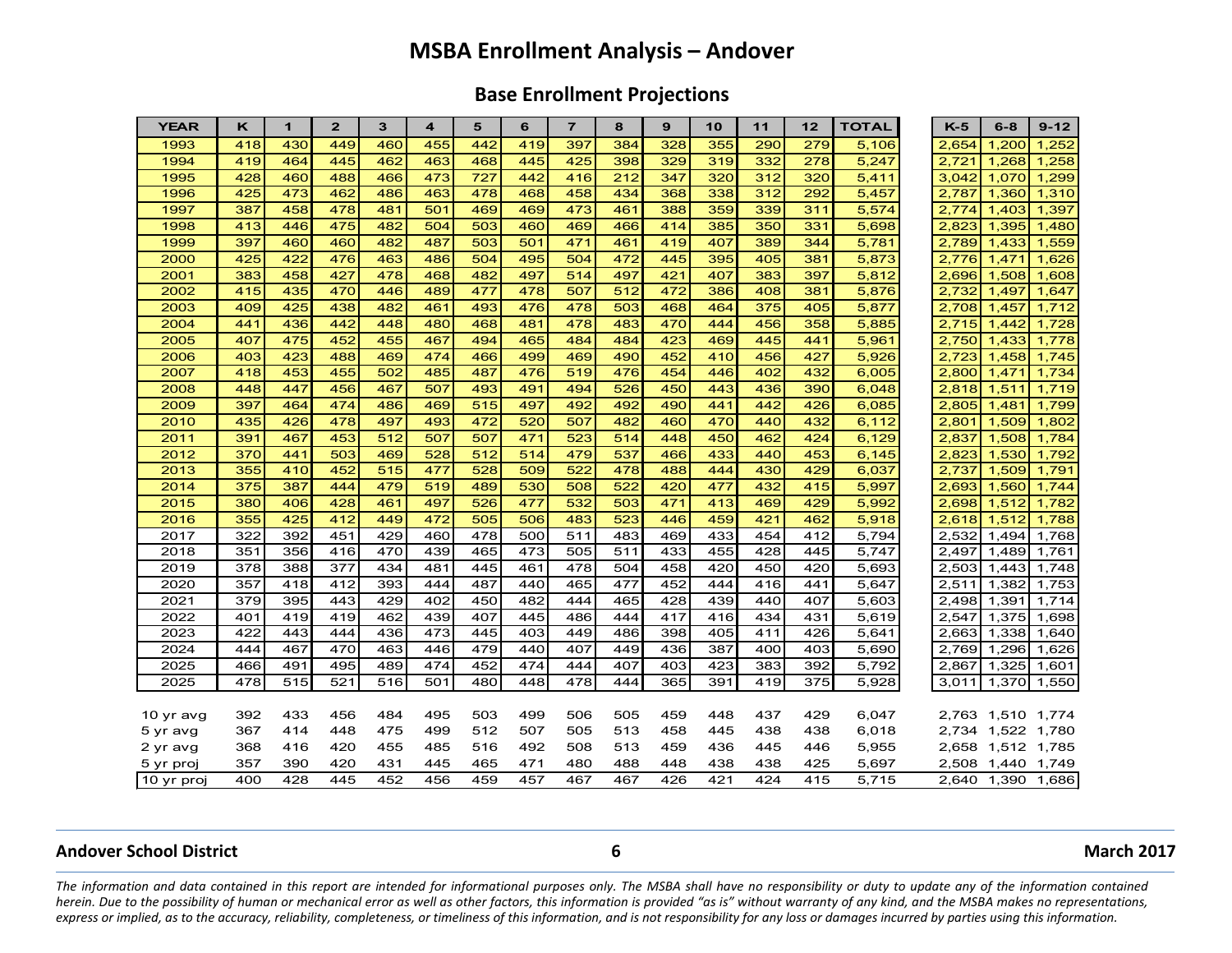

**Total Enrollment** 

#### **Andover School District 7 March 2017**